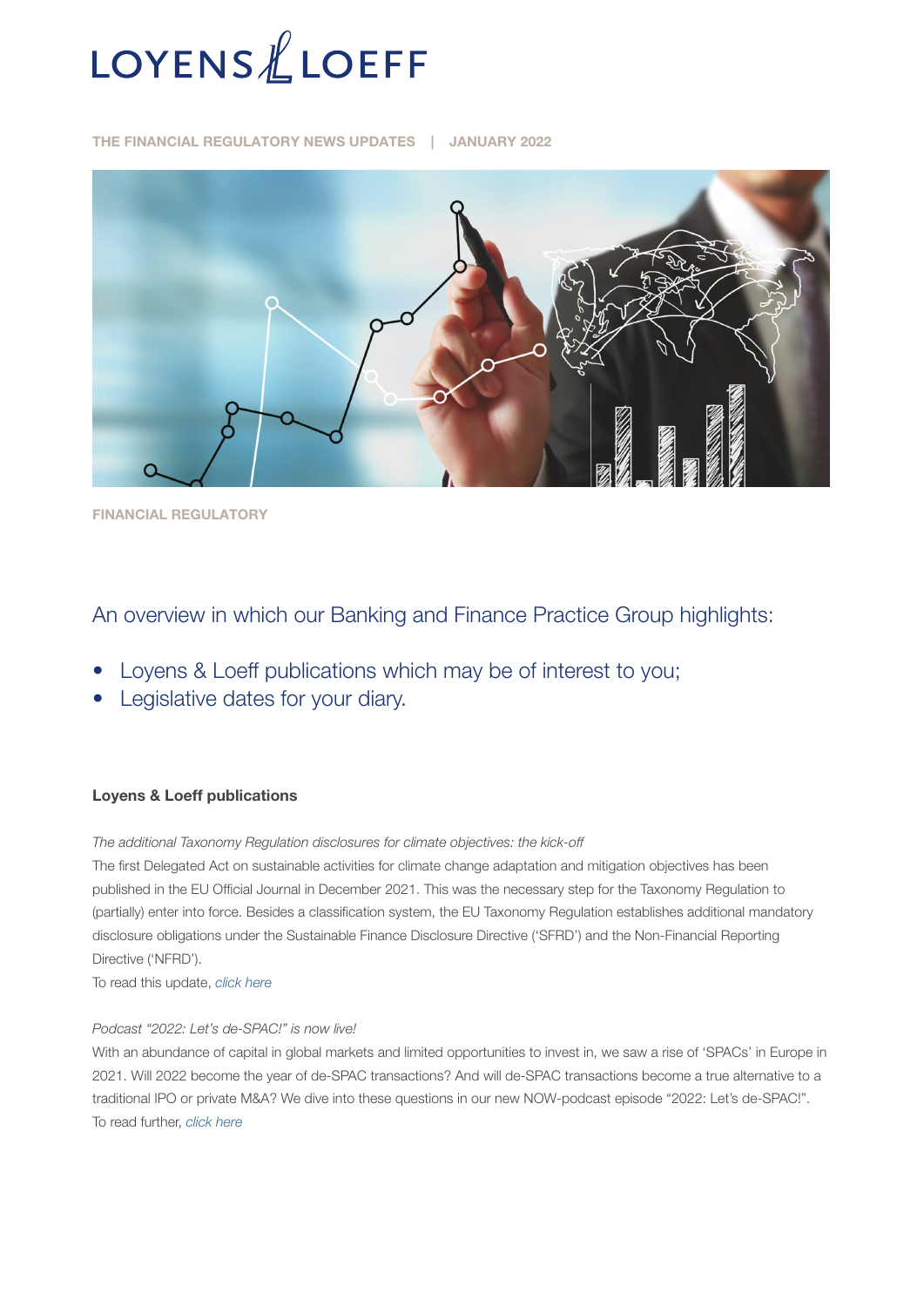*Supreme Court rules on a contractual obligation for banks to offer a payment account to non-consumers (Netherlands)* Banks, like the rest of the Netherlands, are free to choose whether to enter into a contractual relationship with a legal entity, or are they? The special duty of care (*bijzondere zorgplicht*) banks have may, under certain circumstances, entail a contractual obligation to offer a payment account to non-consumers. The Supreme Court ruled on this on 5 November 2021 in the dispute between the sauna club Yin Yang and ING. To read this update, *[click here](https://www.loyensloeff.com/en/en/news/news-articles/the-supreme-court-rules-on-a-contractual-obligation-for-banks-to-offer-a-payment-account-to-non-consumers-n24547/)*

#### *Securitisation in Luxembourg: Where do we stand? (Luxembourg)*

Get a comprehensive review of the most important trends and recent developments of the securitisation market in Luxembourg.

To read this update, *[click here](https://www.loyensloeff.com/en/en/news/news-articles/securitisation-in-luxembourg-where-do-we-stand-n24540/)*

## *Swiss Special Purpose Acquisition Company – Frequently Asked Questions II (Switzerland)*

SPACs can be listed and traded on the SIX Swiss Exchange, as of 6th December 2021. The new regulation will provide an attractive framework for SPACs, while ensuring appropriate transparency and investor protection in line with international standards.

To read this update, *[click here](https://www.loyensloeff.com/ch/en/news/swiss-special-purpose-acquisition-company-frequently-asked-questions-ii-n24594/)*

#### *Data Protection & Privacy Updates*

For updates on the GDPR, please visit the *[webpage](https://www.loyensloeff.com/en/en/expertise/topics/data-protection-privacy/)* of the Loyens & Loeff Data Protection and Privacy Team.

## Legislative dates for your diary

*Consultations EU*

| 02.01.2022 | ESMA consultation deadline: call for evidence on retail investor protection aspects click here              |  |  |
|------------|-------------------------------------------------------------------------------------------------------------|--|--|
| 13.01.2022 | European Commission consultation deadline: Commission adoption Insurance & reinsurance firms -              |  |  |
|            | review of prudential rules (Solvency II Directive) click here                                               |  |  |
| 19.01.2022 | ESMA consultation deadline: Discussion paper on the review of the clearing thresholds under EMIR            |  |  |
|            | click here                                                                                                  |  |  |
| 22.01.2022 | EIOPA consultation deadline: Study on Diversification in Internal Models - phase 2 click here               |  |  |
| 24.01.2022 | ESMA consultation deadline: on draft RTS on the content of CCP resolution plans click here                  |  |  |
| 24.01.2022 | ESMA consultation deadline: on draft Guidelines on the application of the circumstances under which a       |  |  |
|            | CCP is deemed to be failing or likely to fail <i>click here</i>                                             |  |  |
| 24.01.2022 | ESMA consultation deadline: on highly liquid financial instruments with regards to the investment policy of |  |  |
|            | central counterparties click here                                                                           |  |  |
| 24.01.2022 | ESMA consultation deadline: on draft RTS on Resolution Colleges click here                                  |  |  |
| 24.01.2022 | ESMA consultation deadline: on draft RTS on safeguards for clients and indirect clients (Article 63(2) of   |  |  |
|            | the CCPRRR) click here                                                                                      |  |  |
| 24.01.2022 | ESMA consultation deadline: on draft Guidelines on Methodology to value each contract prior to              |  |  |
|            | termination click here                                                                                      |  |  |
| 24.01.2022 | ESMA consultation deadline; on draft RTS on Valuation of CCPs assets and liabilities in resolution          |  |  |
|            | click here                                                                                                  |  |  |
| 31.01.2022 | EBA consultation deadline: Draft implementing technical standards amending Implementing Regulation          |  |  |
|            | (EU) 2016/1801 on the mapping of ECAIs' credit assessments for securitisation in accordance with            |  |  |
|            | Regulation (EU) No 575/2013 click here                                                                      |  |  |
| 04.02.2022 | EBA consultation deadline: on draft RTS on IMMV under EMIR (EBA/CP/2021/33) click here                      |  |  |
|            |                                                                                                             |  |  |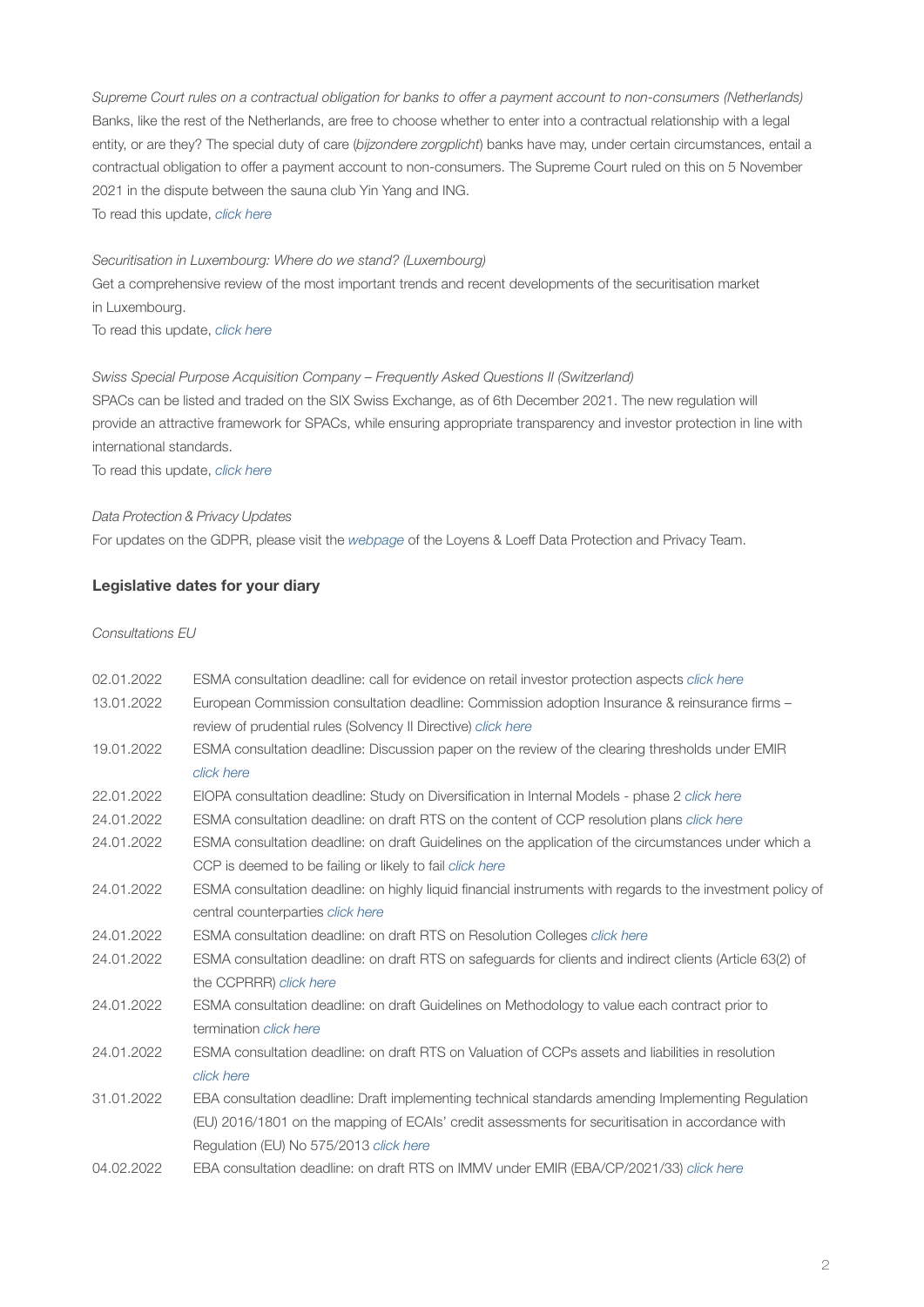| 04.02.2022 | European Commission consultation deadline: Corporate reporting - improving its quality and enforcement                                               |  |  |  |
|------------|------------------------------------------------------------------------------------------------------------------------------------------------------|--|--|--|
|            | click here                                                                                                                                           |  |  |  |
| 07.02.2022 | EBA consultation deadline: Discussion paper on proportionality assessment methodology click here                                                     |  |  |  |
| 10.02.2022 | EIOPA consultation deadline: on Application guidance on running climate change materiality assessment                                                |  |  |  |
|            | and using climate change scenarios in the ORSA click here                                                                                            |  |  |  |
| 11.02.2022 | EBA consultation deadline: on machine learning for internal ratings-based models click here                                                          |  |  |  |
| 11.02.2022 | European Commission consultation deadline: Listing Act - making public capital markets more attractive                                               |  |  |  |
|            | for EU companies and facilitating access to capital for SMEs click here                                                                              |  |  |  |
| 16.02.2022 | European Commission consultation deadline: Banking supervision - aligning EU rules on capital                                                        |  |  |  |
|            | requirements to international standards (review processes) click here                                                                                |  |  |  |
| 18.02.2022 | EBA consultation deadline: on amending technical standards on benchmarking of internal models<br>click here                                          |  |  |  |
|            |                                                                                                                                                      |  |  |  |
| 18.02.2022 | EBA and ESMA joint consultation deadline:                                                                                                            |  |  |  |
|            | - on their Guidelines on common procedures and methodologies for the supervisory review and<br>evaluation process (SREP)                             |  |  |  |
|            | - on draft Regulatory Technical Standards (RTS) on the additional own funds requirements that could be                                               |  |  |  |
|            | determined by competent authorities for investment firms                                                                                             |  |  |  |
|            | click here                                                                                                                                           |  |  |  |
| 18.02.2022 | EBA consultation deadline: on draft RTS on Pillar 2 add-ons for investment firms click here                                                          |  |  |  |
| 23.02.2022 | European Commission consultation deadline: Alignment EU rules on capital requirements to international                                               |  |  |  |
|            | standards (prudential requirements and market discipline) click here                                                                                 |  |  |  |
| 25.02.2022 | EIOPA consultation deadline: Public consultation on retail investor protection click here                                                            |  |  |  |
| 28.02.2022 | European Commission consultation deadline: Mortgage credit - review of EU rules click here                                                           |  |  |  |
| 28.02.2022 | EBA consultation deadline: on the performance-related triggers for non-sequential amortisation systems in                                            |  |  |  |
|            | simple, transparent and standardised on-balance-sheet securitisations click here                                                                     |  |  |  |
| 04.03.2022 | ESMA consultation deadline: Call for evidence on the DLT Pilot Regime click here                                                                     |  |  |  |
| 08.03.2022 | EBA consultation deadline: on draft RTS on credit scoring and loan pricing disclosure, credit risk                                                   |  |  |  |
|            | assessment and risk management requirements for Crowdfunding Service Providers click here                                                            |  |  |  |
| 10.03.2022 | EBA consultation deadline: on draft Guidelines on liquidity requirements exemption for investment firms                                              |  |  |  |
|            | click here                                                                                                                                           |  |  |  |
| 10.03.2022 | EBA consultation deadline: on draft RTS on the specific liquidity measurement for investment firms                                                   |  |  |  |
|            | click here                                                                                                                                           |  |  |  |
| 10.03.2022 | EBA consultation deadline: on draft Guidelines on the use of remote customer onboarding solutions                                                    |  |  |  |
|            | click here                                                                                                                                           |  |  |  |
| 11.03.2022 | ESMA consultation deadline: on the Revision to Guidelines and Recommendations on Scope of the CRA                                                    |  |  |  |
|            | Regulation click here                                                                                                                                |  |  |  |
| 18.03.2022 | European Commission consultation deadline: EU banking sector - review of macroprudential rules to limit                                              |  |  |  |
|            | systemic risk click here                                                                                                                             |  |  |  |
| 21.03.2022 | EBA consultation deadline: on draft Guidelines on remuneration and gender pay gap benchmarking<br>exercise for banks and investment firms click here |  |  |  |
| 21.03.2022 | EBA consultation deadline: on updates to its Guidelines on data collection exercises regarding high                                                  |  |  |  |
|            | earners click here                                                                                                                                   |  |  |  |
| 22.03.2022 | European Commission consultation deadline: Review of the regulatory framework for investment firms and                                               |  |  |  |
|            | market operators:                                                                                                                                    |  |  |  |
|            | - Proposal for a regulation click here                                                                                                               |  |  |  |
|            | - Proposal for a directive click here                                                                                                                |  |  |  |
| 24.03.2022 | European Commission consultation deadline: Financial services - review of EU rules on alternative                                                    |  |  |  |
|            | investment fund managers click here                                                                                                                  |  |  |  |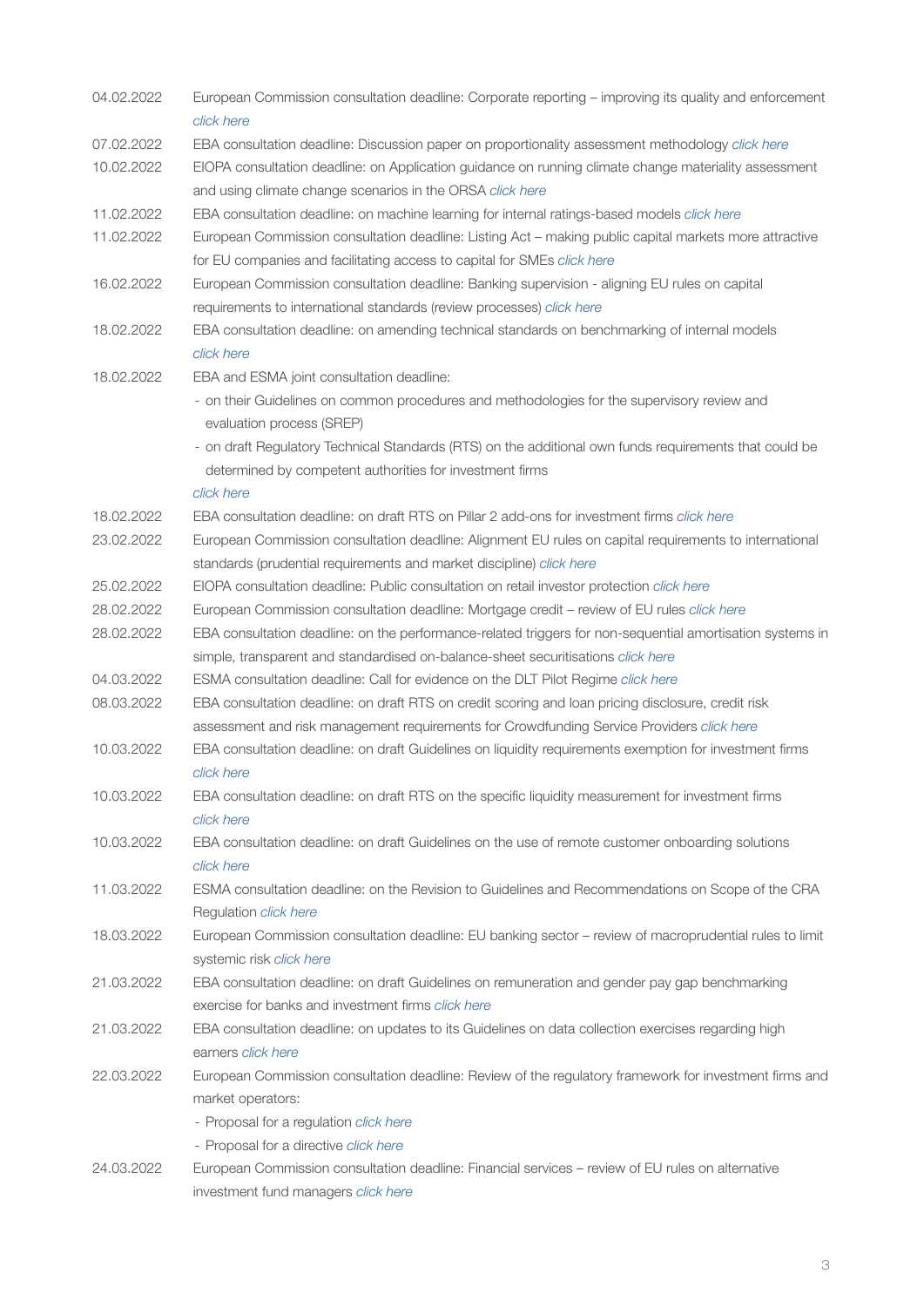| 25.03.2022 | European Commission consultation deadline: Long-term investment funds – review of EU rules            |
|------------|-------------------------------------------------------------------------------------------------------|
|            | click here                                                                                            |
| 29.03.2022 | European Commission consultation deadline: Financial transparency – single EU access point for        |
|            | company information: Proposal for a regulation click here                                             |
| 31.03.2022 | European Commission consultation deadline: Financial transparency – single EU access point for        |
|            | company information: Proposal for a directive click here                                              |
| 31.03.2022 | ESMA consultation deadline: on the Review of EMIR RTS on APC margin measures click here               |
| 04.04.2022 | EBA consultation deadline: on draft RTS on IRRBB supervisory outlier tests click here                 |
| 04.04.2022 | EBA consultation deadline: on draft RTS on IRRBB standardised approach click here                     |
| 04.04.2022 | EBA consultation deadline: on draft Guidelines on IRRBB and CSRBB <i>click here</i>                   |
| 15.04.2022 | EBA consultation deadline: on draft Guidelines on transferability click here                          |
| 19.04.2022 | EBA consultation deadline: Discussion Paper on the EBA's preliminary observations on selected payment |
|            | fraud data under the Payment Services Directive (EBA/DP/2022/01) click here                           |
| 27.04.2022 | ESMA consultation deadline: on Guidelines on certain aspects of the MiFID II suitability requirements |
|            | click here                                                                                            |
| 29.04.2022 | ESMA consultation deadline: on the Opinion on Trading Venue perimeter click here                      |

#### *Consultations The Netherlands*

| 18.01.2021 |  |  | DNB consultation deadline: herziene Contracvclische Kapitaalbuffer Raamwerk click here |
|------------|--|--|----------------------------------------------------------------------------------------|
|------------|--|--|----------------------------------------------------------------------------------------|

- 20.01.2021 Dutch legislative consultation deadline: *Wet implementatie richtlijn betalingsdienstaanbieders [click here](https://www.internetconsultatie.nl/betalingsdienstaanbieders)*
- 21.01.2021 Dutch legislative consultation deadline: *Uitvoeringswet verordening herstel en afwikkeling centrale tegenpartijen [click here](https://www.internetconsultatie.nl/uitvoeringswetc3r)*

#### *Effective Dates EU*

- 06.01.2022 Publication date: Corrigendum to Commission Delegated Regulation (EU) 2015/35 of 10 October 2014 supplementing Directive 2009/138/EC of the European Parliament and of the Council on the taking-up and pursuit of the business of Insurance and Reinsurance (Solvency II) (Official Journal of the European Union L 12 of 17 January 2015) *[click here](https://eur-lex.europa.eu/legal-content/EN/TXT/?uri=uriserv%3AOJ.L_.2022.002.01.0008.01.ENG&toc=OJ%3AL%3A2022%3A002%3ATOC)* 13.01.2022 Publication date: Guidelines for institutions and resolution authorities on improving banks' resolvability and
- consults on transferability *[click here](https://www.eba.europa.eu/eba-publishes-guidelines-institutions-and-resolution-authorities-improving-banks%E2%80%99-resolvability-and)*
- 31.01.2022 Entry into force: Commission Delegated Regulation (EU) 2022/25 of 22 September 2021 supplementing Regulation (EU) 2019/2033 of the European Parliament and of the Council with regard to regulatory technical standards specifying the methods for measuring the K-factors referred to in Article 15 of that Regulation *[click here](https://eur-lex.europa.eu/legal-content/EN/TXT/?uri=uriserv:OJ.L_.2022.006.01.0001.01.ENG)*
- 31.01.2022 Entry into force: Commission Delegated Regulation (EU) 2022/26 of 24 September 2021 supplementing Regulation (EU) 2019/2033 of the European Parliament and of the Council with regard to regulatory technical standards specifying the notion of segregated accounts to ensure client money's protection in the event of an investment firm's failure *[click here](https://eur-lex.europa.eu/legal-content/EN/TXT/?uri=uriserv:OJ.L_.2022.006.01.0007.01.ENG)*
- 31.01.2022 Entry into force: Commission Delegated Regulation (EU) 2022/27 of 27 September 2021 amending Regulation (EU) No 236/2012 of the European Parliament and of the Council as regards the adjustment of the relevant threshold for the notification of significant net short positions in shares *click [here](https://eur-lex.europa.eu/legal-content/EN/TXT/?uri=uriserv%3AOJ.L_.2022.006.01.0009.01.ENG&toc=OJ%3AL%3A2022%3A006%3ATOC)*
- 01.02.2022 Compliance date: Guideline (EU) 2022/67 of the European Central Bank of 6 January 2022 amending Guideline (EU) 2021/830 on balance sheet item statistics and interest rate statistics of monetary financial institutions (ECB/2022/1) *[click here](https://eur-lex.europa.eu/legal-content/EN/TXT/?uri=uriserv%3AOJ.L_.2022.011.01.0056.01.ENG&toc=OJ%3AL%3A2022%3A011%3ATOC)*
- 02.02.2022 Application date: ESMA guidelines on marketing communications under the Regulation on cross-border distribution of funds *[click here](https://www.esma.europa.eu/sites/default/files/library/esma34-45-1272_guidelines_on_marketing_communications.pdf)*